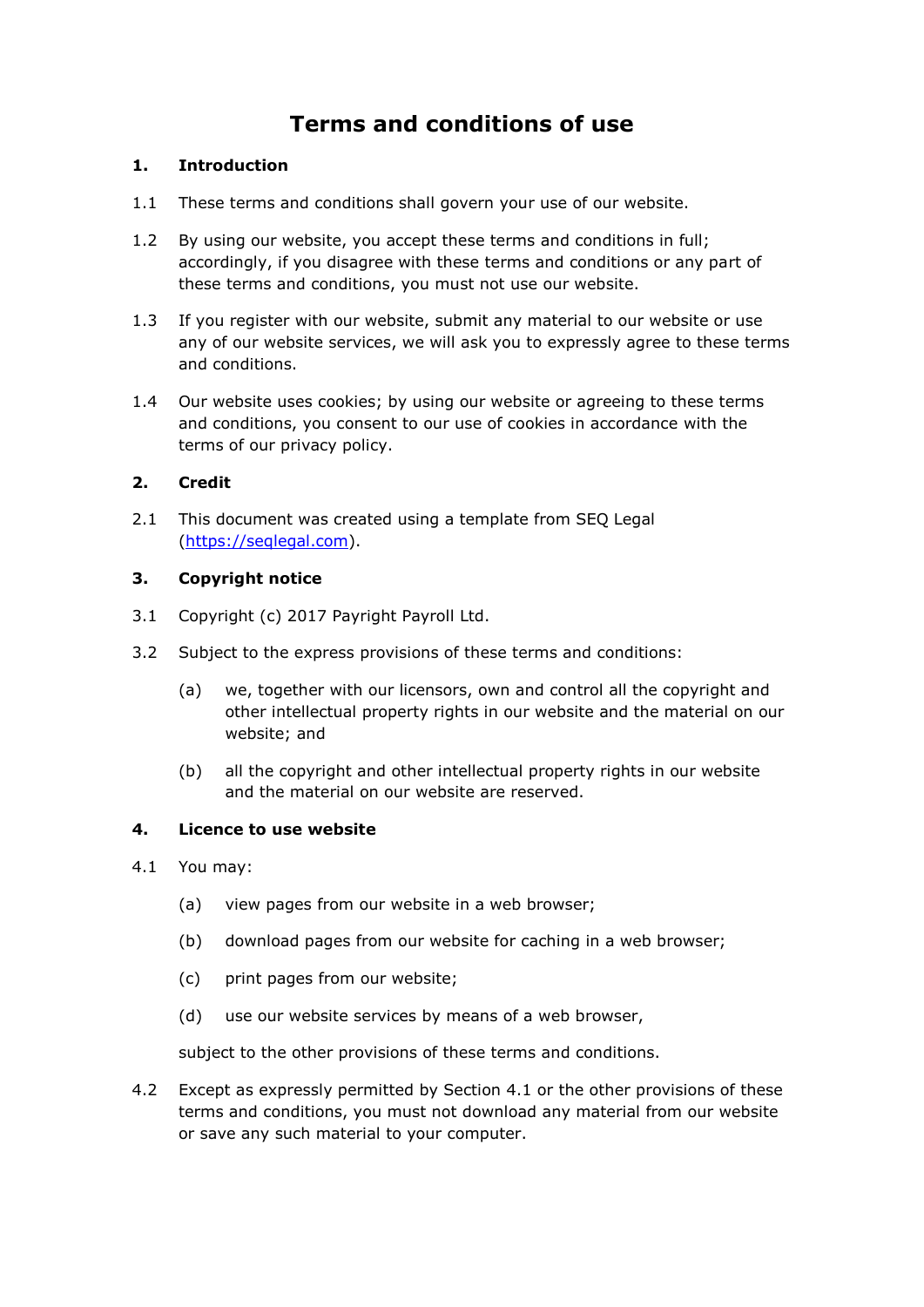- 4.3 You may only use our website for your own personal and business purposes, and you must not use our website for any other purposes.
- 4.4 Except as expressly permitted by these terms and conditions, you must not edit or otherwise modify any material on our website.
- 4.5 Unless you own or control the relevant rights in the material, you must not:
	- (a) republish material from our website (including republication on another website);
	- (b) sell, rent or sub-license material from our website;
	- (c) show any material from our website in public;
	- (d) exploit material from our website for a commercial purpose; or
	- (e) redistribute material from our website.
- 4.6 We reserve the right to restrict access to areas of our website, or indeed our whole website, at our discretion; you must not circumvent or bypass, or attempt to circumvent or bypass, any access restriction measures on our website.

#### **5. Acceptable use**

- 5.1 You must not:
	- (a) use our website in any way or take any action that causes, or may cause, damage to the website or impairment of the performance, availability or accessibility of the website;
	- (b) use our website in any way that is unlawful, illegal, fraudulent or harmful, or in connection with any unlawful, illegal, fraudulent or harmful purpose or activity;
	- (c) use our website to copy, store, host, transmit, send, use, publish or distribute any material which consists of (or is linked to) any spyware, computer virus, Trojan horse, worm, keystroke logger, rootkit or other malicious computer software;
	- (d) conduct any systematic or automated data collection activities (including without limitation scraping, data mining, data extraction and data harvesting) on or in relation to our website without our express written consent;
	- (e) access or otherwise interact with our website using any robot, spider or other automated means, except for the purpose of search engine indexing;
	- (f) use data collected from our website for any direct marketing activity (including without limitation email marketing, SMS marketing, telemarketing and direct mailing).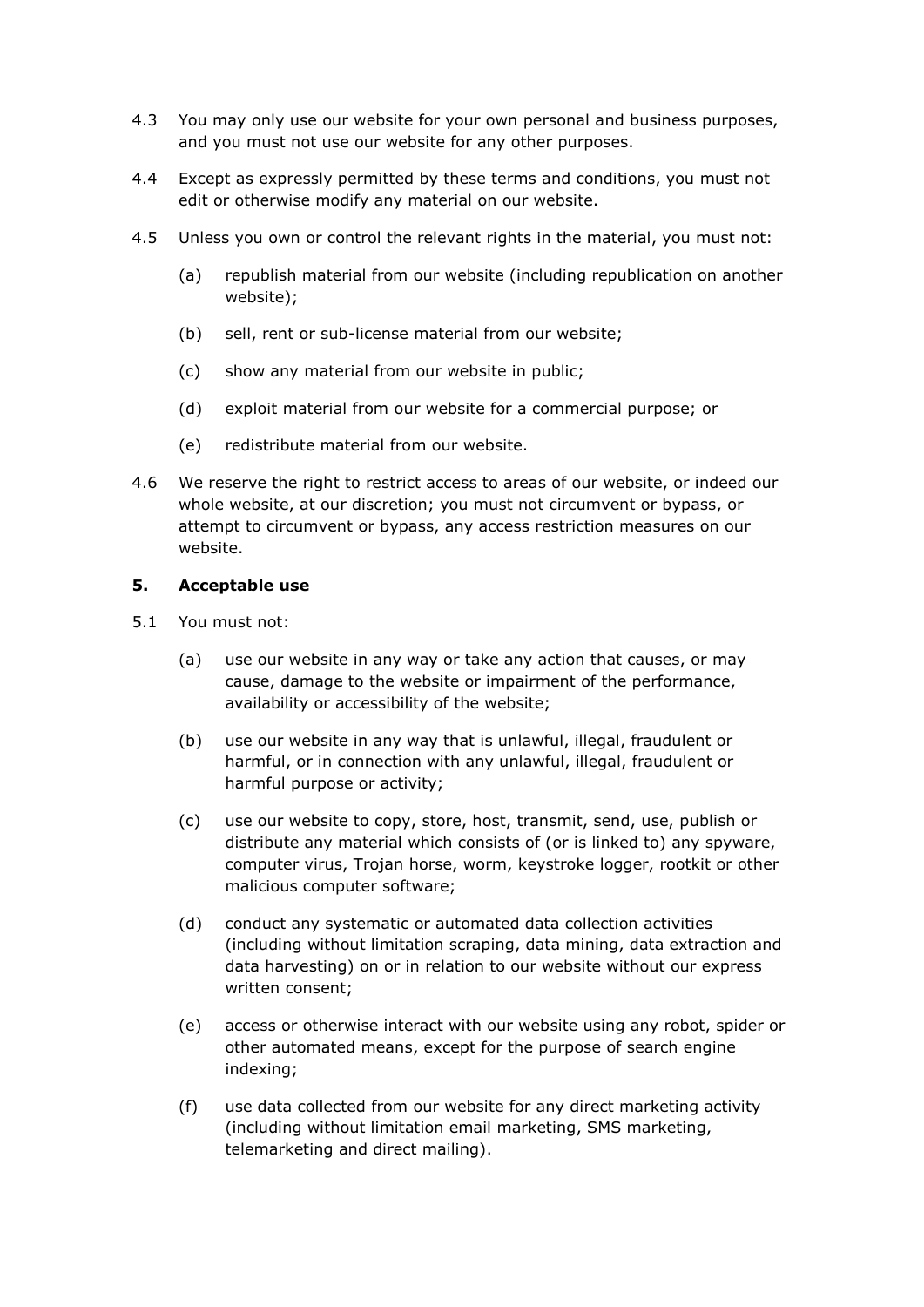- 5.2 You must not use data collected from our website to contact individuals, companies or other persons or entities.
- 5.3 You must ensure that all the information you supply to us through our website, or in relation to our website, is true, accurate, current, complete and non-misleading.

## **6. Your content: licence**

- 6.1 In these terms and conditions, "your content" means all works and materials (including without limitation text, graphics, images, audio material, video material, audio-visual material, scripts, software and files) that you submit to us or our website for storage or publication on, processing by, or transmission via, our website.
- 6.2 You grant to us a worldwide, irrevocable, non-exclusive, royalty-free licence to use, reproduce, store and publish your content on and in relation to this website and any successor website.
- 6.3 You grant to us the right to sub-license the rights licensed under Section 6.2.
- 6.4 You grant to us the right to bring an action for infringement of the rights licensed under Section 6.2.
- 6.5 You hereby waive all your moral rights in your content to the maximum extent permitted by applicable law; and you warrant and represent that all other moral rights in your content have been waived to the maximum extent permitted by applicable law.
- 6.6 You may edit your content to the extent permitted using the editing functionality made available on our website.
- 6.7 Without prejudice to our other rights under these terms and conditions, if you breach any provision of these terms and conditions in any way, or if we reasonably suspect that you have breached these terms and conditions in any way, we may delete, unpublish or edit any or all of your content.

# **7. Your content: rules**

- 7.1 You warrant and represent that your content will comply with these terms and conditions.
- 7.2 Your content must not be illegal or unlawful, must not infringe any person's legal rights, and must not be capable of giving rise to legal action against any person (in each case in any jurisdiction and under any applicable law).
- 7.3 Your content, and the use of your content by us in accordance with these terms and conditions, must not:
	- (a) be libellous or maliciously false;
	- (b) be obscene or indecent;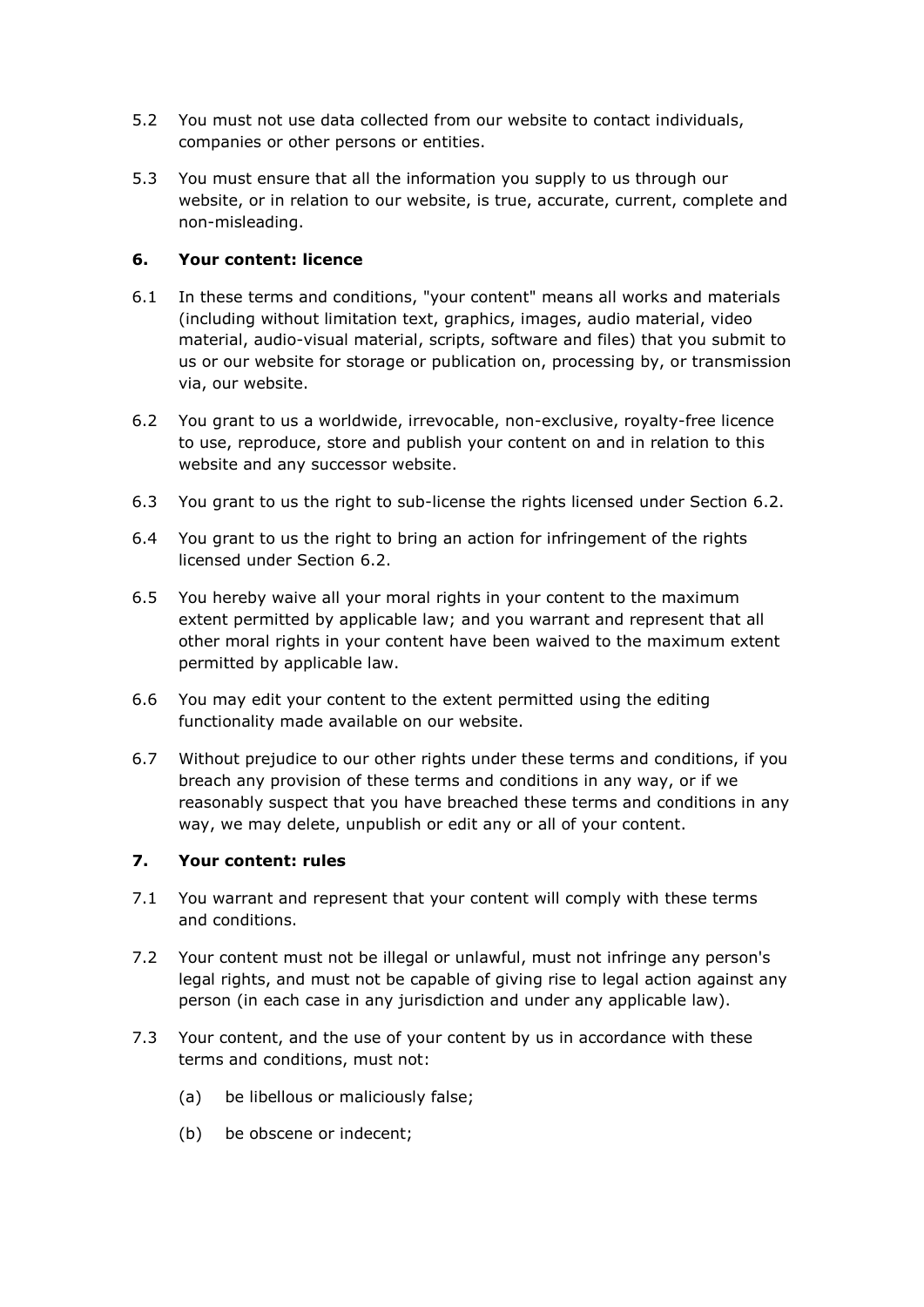- (c) infringe any copyright, moral right, database right, trade mark right, design right, right in passing off, or other intellectual property right;
- (d) infringe any right of confidence, right of privacy or right under data protection legislation;
- (e) constitute negligent advice or contain any negligent statement;
- (f) constitute an incitement to commit a crime, instructions for the commission of a crime or the promotion of criminal activity;
- (g) be in contempt of any court, or in breach of any court order;
- (h) be in breach of racial or religious hatred or discrimination legislation;
- (i) be blasphemous;
- (j) be in breach of official secrets legislation;
- (k) be in breach of any contractual obligation owed to any person;
- (l) depict violence in an explicit, graphic or gratuitous manner;
- (m) be pornographic, lewd, suggestive or sexually explicit;
- (n) be untrue, false, inaccurate or misleading;
- (o) consist of or contain any instructions, advice or other information which may be acted upon and could, if acted upon, cause illness, injury or death, or any other loss or damage;
- (p) constitute spam;
- (q) be offensive, deceptive, fraudulent, threatening, abusive, harassing, anti-social, menacing, hateful, discriminatory or inflammatory; or
- (r) cause annoyance, inconvenience or needless anxiety to any person.

#### **8. Limited warranties**

- 8.1 We do not warrant or represent:
	- (a) the completeness or accuracy of the information published on our website;
	- (b) that the material on the website is up to date; or
	- (c) that the website or any service on the website will remain available.
- 8.2 We reserve the right to discontinue or alter any or all of our website services, and to stop publishing our website, at any time in our sole discretion without notice or explanation; and save to the extent expressly provided otherwise in these terms and conditions, you will not be entitled to any compensation or other payment upon the discontinuance or alteration of any website services, or if we stop publishing the website.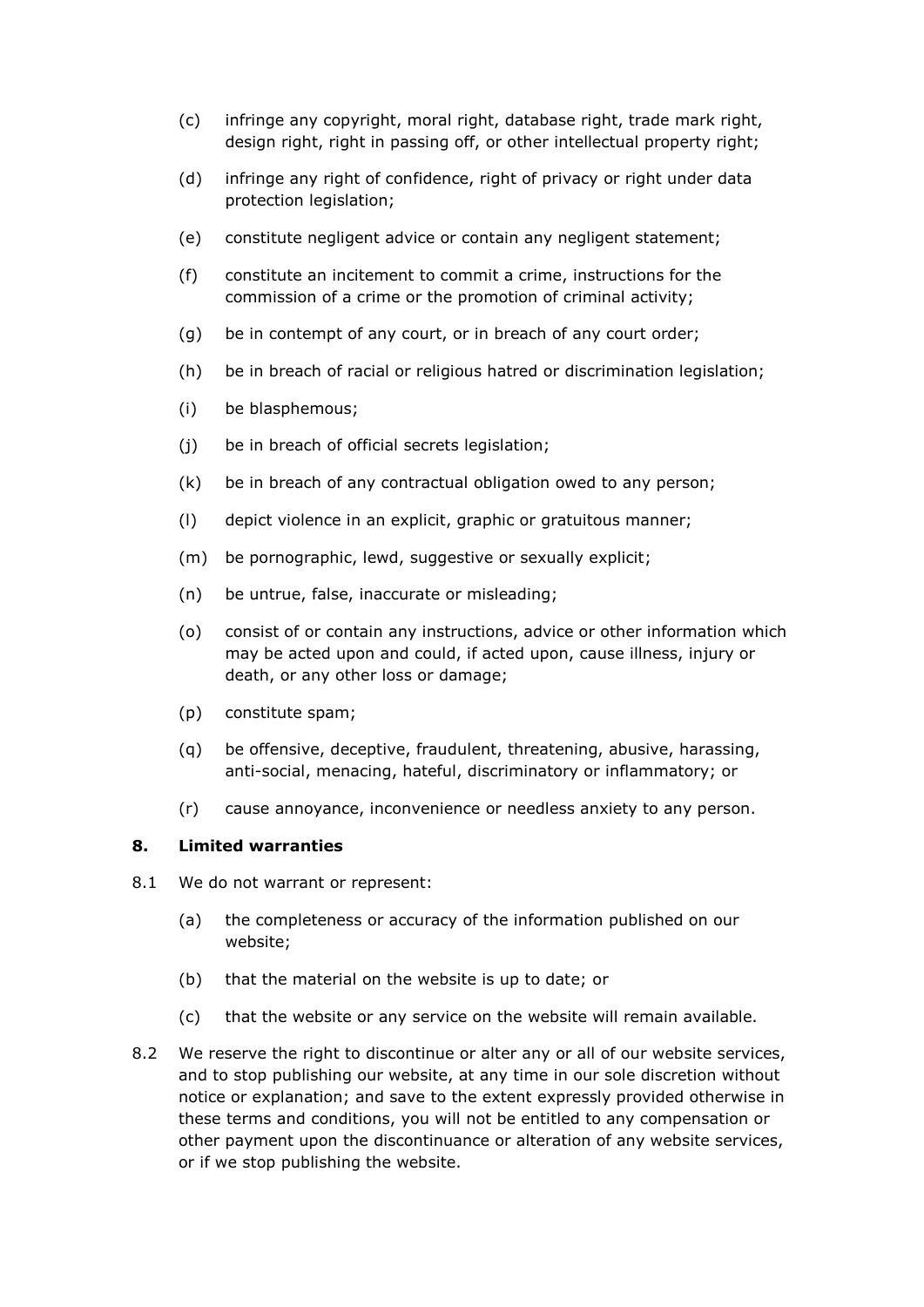8.3 To the maximum extent permitted by applicable law we exclude all representations and warranties relating to the subject matter of these terms and conditions, our website and the use of our website.

#### **9. Limitations and exclusions of liability**

- 9.1 Nothing in these terms and conditions will:
	- (a) limit or exclude any liability for death or personal injury resulting from negligence;
	- (b) limit or exclude any liability for fraud or fraudulent misrepresentation;
	- (c) limit any liabilities in any way that is not permitted under applicable law; or
	- (d) exclude any liabilities that may not be excluded under applicable law.
- 9.2 The limitations and exclusions of liability set out in this Section 9 and elsewhere in these terms and conditions:
	- (a) are subject to Section 9.1; and
	- (b) govern all liabilities arising under these terms and conditions or relating to the subject matter of these terms and conditions, including liabilities arising in contract, in tort (including negligence) and for breach of statutory duty, except to the extent expressly provided otherwise in these terms and conditions.
- 9.3 To the extent that our website and the information and services on our website are provided free of charge, we will not be liable for any loss or damage of any nature.
- 9.4 We will not be liable to you in respect of any losses arising out of any event or events beyond our reasonable control.
- 9.5 We will not be liable to you in respect of any business losses, including (without limitation) loss of or damage to profits, income, revenue, use, production, anticipated savings, business, contracts, commercial opportunities or goodwill.
- 9.6 We will not be liable to you in respect of any loss or corruption of any data, database or software.
- 9.7 We will not be liable to you in respect of any special, indirect or consequential loss or damage.
- 9.8 You accept that we have an interest in limiting the personal liability of our officers and employees and, having regard to that interest, you acknowledge that we are a limited liability entity; you agree that you will not bring any claim personally against our officers or employees in respect of any losses you suffer in connection with the website or these terms and conditions (this will not, of course, limit or exclude the liability of the limited liability entity itself for the acts and omissions of our officers and employees).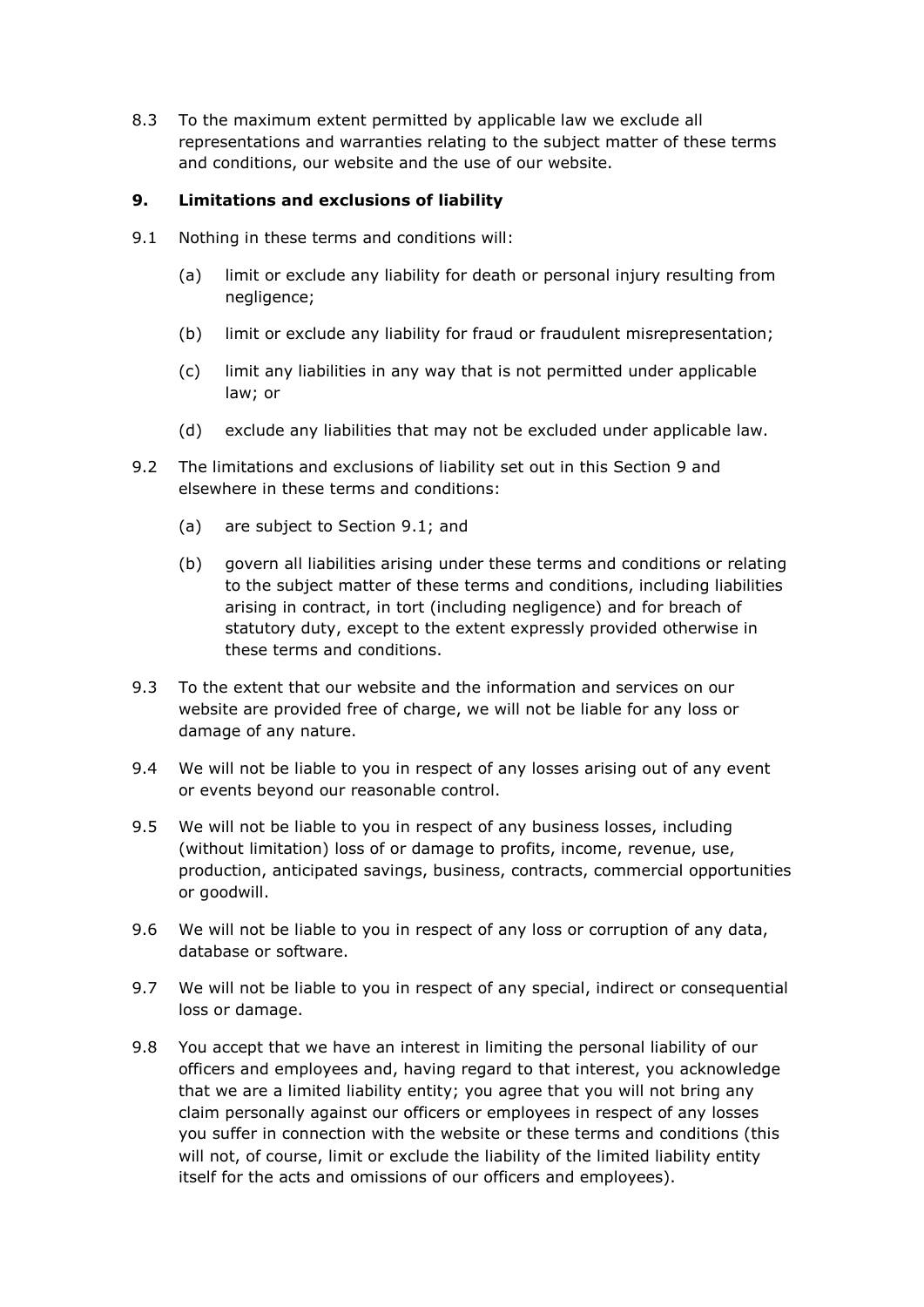## **10. Breaches of these terms and conditions**

- 10.1 Without prejudice to our other rights under these terms and conditions, if you breach these terms and conditions in any way, or if we reasonably suspect that you have breached these terms and conditions in any way, we may:
	- (a) send you one or more formal warnings;
	- (b) temporarily suspend your access to our website;
	- (c) permanently prohibit you from accessing our website;
	- (d) block computers using your IP address from accessing our website;
	- (e) contact any or all of your internet service providers and request that they block your access to our website;
	- (f) commence legal action against you, whether for breach of contract or otherwise; and/or
- 10.2 Where we suspend or prohibit or block your access to our website or a part of our website, you must not take any action to circumvent such suspension or prohibition or blocking.

#### **11. Variation**

- 11.1 We may revise these terms and conditions from time to time.
- 11.2 We will give you written notice of any revision of these terms and conditions, and the revised terms and conditions will apply to the use of our website from the date that we give you such notice; if you do not agree to the revised terms and conditions, you must stop using our website.
- 11.3 If you have given your express agreement to these terms and conditions, we will ask for your express agreement to any revision of these terms and conditions; and if you do not give your express agreement to the revised terms and conditions within such period as we may specify, we will disable or delete your account on the website, and you must stop using the website.

#### **12. Assignment**

- 12.1 You hereby agree that we may assign, transfer, sub-contract or otherwise deal with our rights and/or obligations under these terms and conditions.
- 12.2 You may not without our prior written consent assign, transfer, sub-contract or otherwise deal with any of your rights and/or obligations under these terms and conditions.

#### **13. Severability**

13.1 If a provision of these terms and conditions is determined by any court or other competent authority to be unlawful and/or unenforceable, the other provisions will continue in effect.